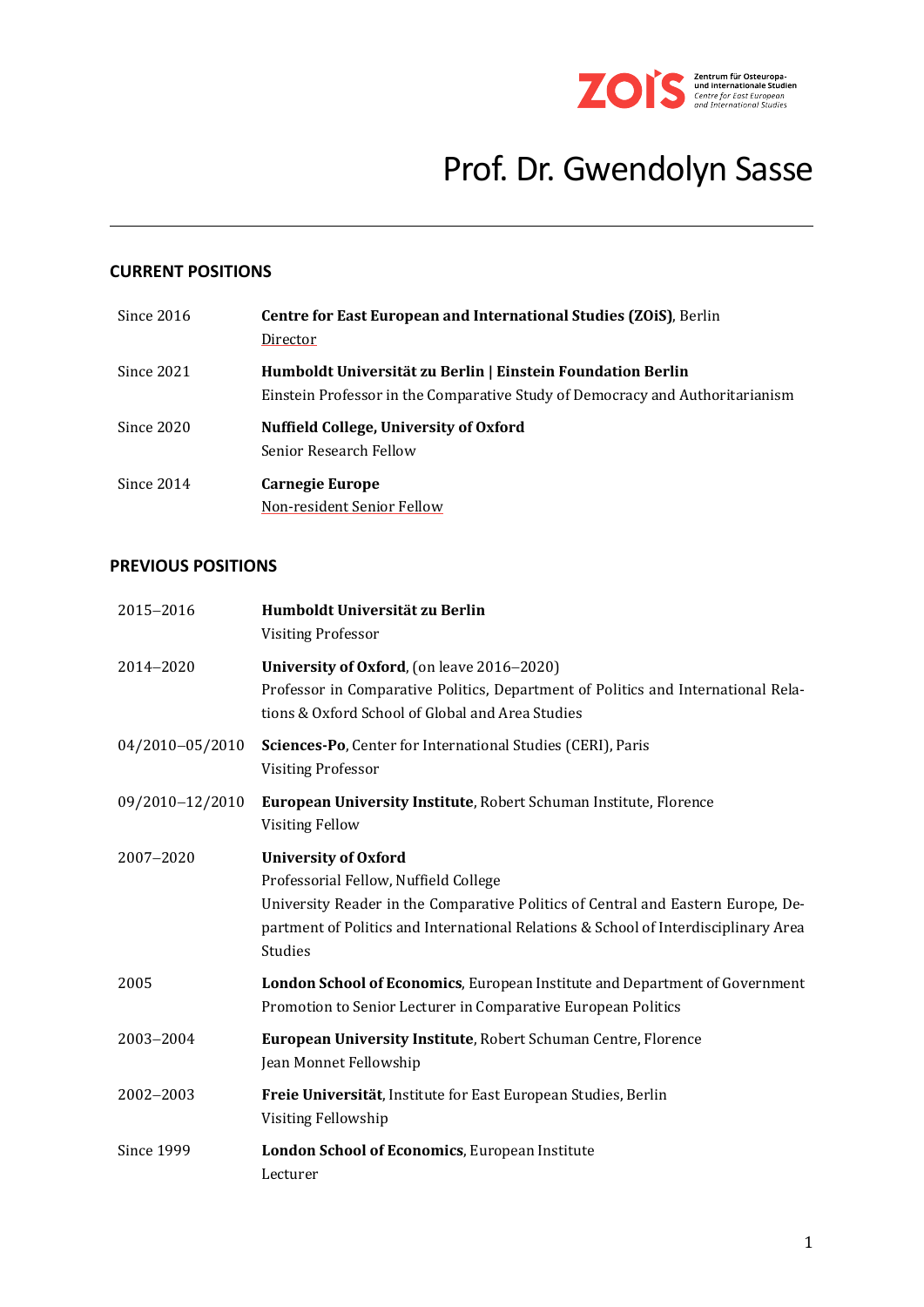

| 1998–1999 | <b>Central European University (CEU), Budapest</b>                          |
|-----------|-----------------------------------------------------------------------------|
|           | Assistant Professor, International Relations and European Studies Programme |

## **EDUCATION**

| 1995–1999 | London School of Economics, Department of Government.<br>PhD. Thesis title: 'Bringing the Regions Back In: The Crimean Issue in Post-Soviet<br>Ukraine' (Viva: April 1999, passed without revisions). Awarded the LSE Robert<br>McKenzie Prize 1999 for the best PhD in political science at LSE |
|-----------|--------------------------------------------------------------------------------------------------------------------------------------------------------------------------------------------------------------------------------------------------------------------------------------------------|
| 1994–1995 | <b>London School of Economics, Department of Government</b><br>MSc 'Russian and Post-Soviet Studies', passed with Distinction                                                                                                                                                                    |
| 1991-1994 | <b>Hamburg University</b><br>MA courses in History, Russian Language and Literature, and Political Science (av-<br>erage score of credits: 1.0)                                                                                                                                                  |
| 1991      | <b>Gymnasium Glinde</b><br>Abitur (final grade: 1,0)                                                                                                                                                                                                                                             |

## **PUBLICATIONS**

#### [Google Scholar profile](https://scholar.google.com/citations?user=AzwvbScAAAAJ&hl=en)

#### **Books**

- − Post-Soviet Secessionism: Nation- and State-Failure after Communism, ibidem press/Columbia University Press, 2021 (co-edited with Mikhail Minakov and Daria Isachenko).
- − The Crimea Question: Identity, Transition, and Conflict, Cambridge, Mass.: Harvard University Press, 2007 (published in paperback 2014).
- − Europeanization and Regionalization in the EU's Enlargement to Central and Eastern Europe. The Myth of Conditionality, London: Palgrave, 2004 (co-authored with James Hughes and Claire Gordon).
- Ethnicity and Territory in the Former Soviet Union: Regions in Conflict, London: Frank Cass, 2001 (co-edited with James Hughes).

#### **Articles in refereed journals**

- − ['War and Displacement -](https://www.tandfonline.com/doi/full/10.1080/09668136.2020.1728087?scroll=top&needAccess=true) The Case of Ukraine', Europe-Asia-Studies, Vol. 72, No. 3, 2020, pp. 347- 55 (Introduction to special issue guest-edited by me). (Open Access)
- − ['The Displaced as "Ordinary Citizens": Exploring Variation in the Political Attitudes of the Displaced](https://www.tandfonline.com/doi/full/10.1080/09668136.2020.1725448?scroll=top&needAccess=true)  [from Donbas',](https://www.tandfonline.com/doi/full/10.1080/09668136.2020.1725448?scroll=top&needAccess=true) Europe-Asia-Studies, Vol. 72, No. 3, 2020, pp. 354-82 (with Alice Lackner). (Open Access)
- − ['War and State-Making in Ukraine: Forging a Civic Identity from Below',](https://ideopol.org/wp-content/uploads/2019/11/___ENG.%201.5.%20Sasse%20&%20Lackner%20FIN.pdf) Ideology and Politics, No.1(12) 2019, pp. 75-98 (with Alice Lackner).(Open Access)
- − 'Language, Locality, and Transnational Belonging: Remitting the Everyday Practice of Cultural Integration', Journal of Ethnic and Migration Studies, Vol. 46, No. 6, pp. 1072-93, Online First January 2019 (with Félix Krawatzek).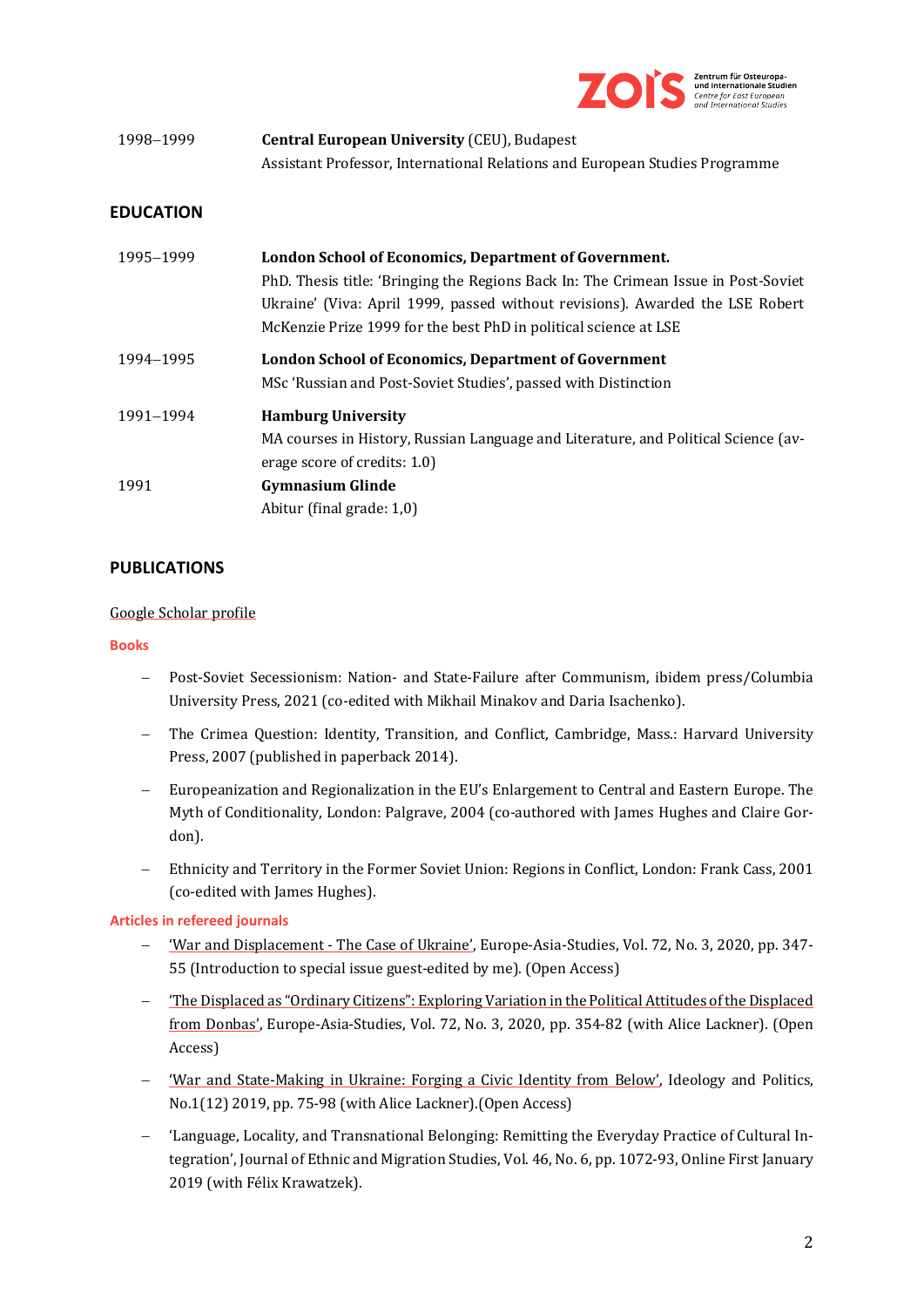

- − 'The Simultaneity of Feeling German and Being American: Analyzing 150 Years of Private Migrant Correspondence', Migration Studies, Vol. 8, No. 2, 2020, pp. 161-88 (Online First June 2018) (with Félix Krawatzek)
- − 'Integration and Identities: The Effects of Time, Migrant Networks, and Political Crises on Germans in the United States', Comparative Studies in Society and History, Vol. 60, No. 4, 2018, pp. 1029-65 (with Félix Krawatzek).
- − 'War and Identity: The Case of the Donbas in Ukraine', Post-Soviet Affairs, Vol. 34, Nos. 2-3, 2018, pp. 139-57 (with Alice Lackner).
- − 'Studying Identity in Ukraine', Post-Soviet Affairs, Vol. 34, Nos. 2-3, pp. 79-83 (with Olga Onuch, Henry Hale) (Introduction to Special Issue 'Identity Politics in Times of Crisis: Ukraine as a Critical Case' guest-edited by Olga Onuch, Henry Hale and Gwendolyn Sasse).
- − 'Migrantische Netzwerke und Integration: Das Transnationale Kommunikationsfeld deutscher Einwandererfamilien in den USA', Zeitschrift für vergleichende Politikwissenschaft, Vol. 12, No. 1, 2018, pp. 211-28 (with Félix Krawatzek).
- − ['Empowering to Engage with the Homeland: Do Migration Experience and Environment foster Po](http://link.springer.com/article/10.1186/s40878-016-0041-z)[litical Remittances?',](http://link.springer.com/article/10.1186/s40878-016-0041-z) Comparative Migration Studies, 4, 12, 2016, pp. 1-25 (with Anar Ahmadov); (Open Access).
- − 'The Maidan in Movement: Diversity and the Cycles of Protest', Europe-Asia-Studies, Vol. 68, No. 3, 2016, pp. 556-87 (with Olga Onuch).
- − 'Power ideas and conflict: ideology, linkage, and leverage in Crimea and Chechnya', East European Politics, Vol. 32, No. 3, 2016, pp. 314-34 (with James Hughes).
- − 'International Linkages and the Dynamics of Conflict: Revisiting the Post-Soviet Conflicts', East European Politics, Vol. 32, No. 3, 2016, pp. 289-96 (Introduction to the special issue 'Linkages and Conflict in the Post-Soviet Conflicts' edited by Gwendolyn Sasse).
- − 'A Voice Despite Exit: The Role of Assimilation, Emigrant Networks, and Destination in Migrant Transnational Political Engagement', Comparative Political Studies, Vol. 49, No. 1, 2016, pp. 78-114 (with Anar K. Ahmadov).
- − 'Migrant regional allegiances in homeland elections: evidence on voting by Poles and Ukrainians', Journal of Ethnic and Migration Studies, Vol. 41, No. 1, 2015, pp. 1769-93 (with Anar K. Ahmadov).
- − 'Linkages and the Promotion of Democracy', Democratization, Vol. 20, No. 4, 2013, pp. 553-91.
- − 'The European Neighbourhood Policy and Conflict-Management: A Comparison of Moldova and the Caucasus', Ethnopolitics, 8, 3-4, 2009, pp. 369-86.
- − 'The Politics of Conditionality: The Norm of Minority Protection before and after EU Accession', Journal of European Public Policy, Vol. 15, No. 6, 2008, pp. 842-60.
- − 'The European Neighbourhood Policy: Conditionality Revisited for the EU's Eastern Neighbours', Europe-Asia Studies, Vol. 60, No. 2, 2008, pp. 295-316.
- − 'A Research Agenda for the Study of Migrants and Minorities in Europe', Journal of Common Market Studies, Vol. 43, No. 4, 2005, pp. 655-71 (with Eiko Thielemann).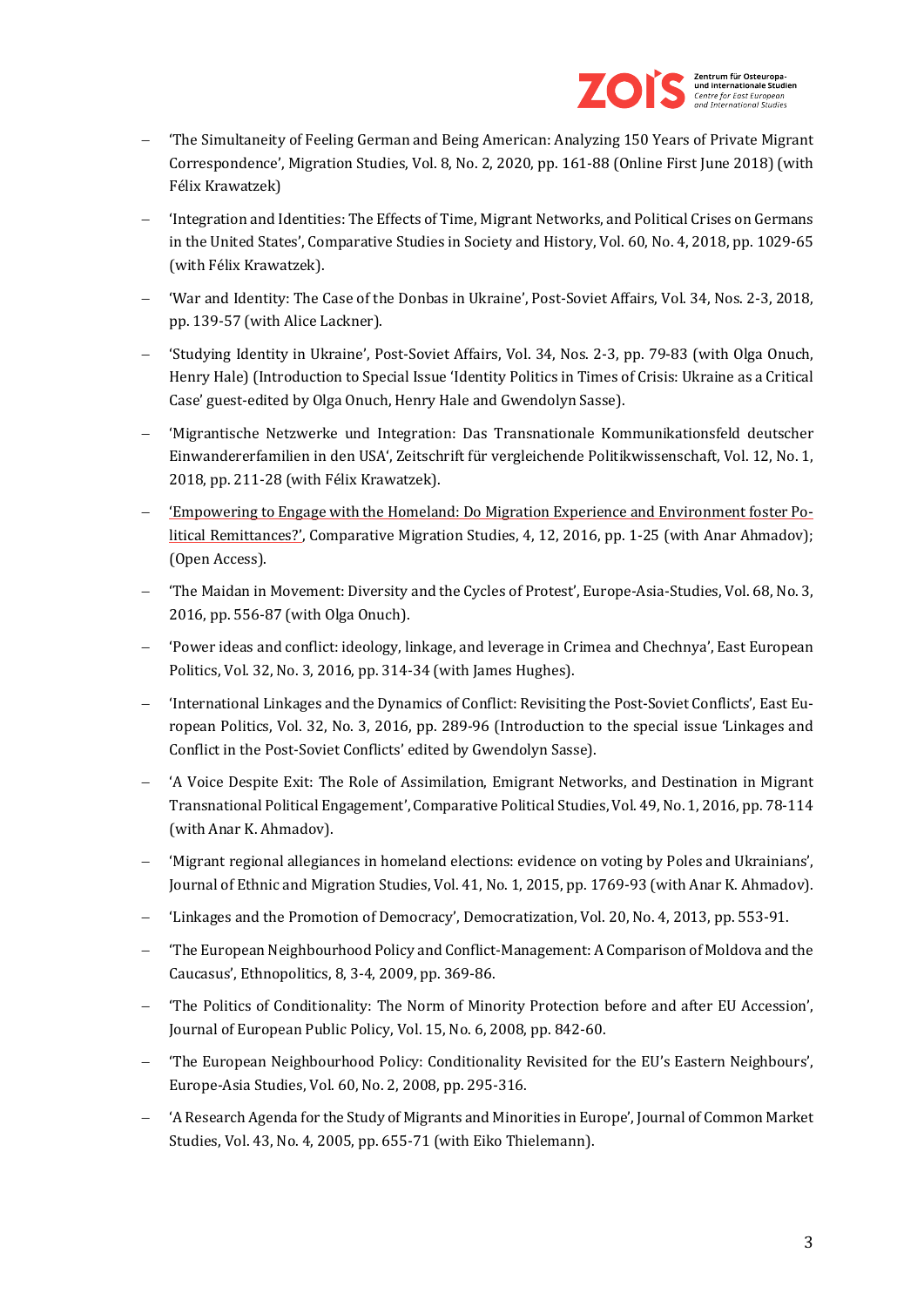

- − 'Securitization or Securing Rights? Exploring the Conceptual Foundations of Policies towards Minorities and Migrants in Europe', Journal of Common Market Studies, Vol. 43, No. 4, 2005, pp. 673- 93.
- − 'Monitoring the Monitors: EU Enlargement and National Minorities in Central and Eastern Europe', Journal of Ethnopolitics and Minority Issues in Europe, 1, 2003, pp.1-38 (with James Hughes).
- − 'Saying 'Maybe' to the 'Return to Europe': Elites and the Political Space for Eroscepticism in Central and Eastern Europe', European Union Politics, Vol. 3, No. 3, 2002, pp. 327-55 (with James Hughes and Claire Gordon).

## **Selected articles in other academic journals**

- − 'The Foundations of Ethnic Politics, or a House Built on Sand?', Nations and Nationalism Debate 2010, Nations and Nationalism, Vol. 17, No. 4, 2011.
- − 'Ukraine: The Role of Regionalism', Journal of Democracy, Vol. 21, No. 3, July 2010, pp. 99-106.
- − 'Stabilität durch Heterogenität: Regionale Vielfalt als Stärke der Ukraine', Osteuropa, Nos 2-4, 2010, pp. 105-22.
- − 'Review Symposium: 'Kymlicka's odyssey lured by norms into the rocks of politics', Ethnicities, Vol. 8, No. 2, 2008, pp. 265-70.

#### **Book Chapters**

- − 'An End to Patience? The Great Recession and Economic Protest in Eastern Europe', in Nancy Bermeo and Larry Bartels (eds) Mass Politics in Tough Times. Opinions, Votes and Protest in the Great Recession, New York: Oxford University Press, 2013, pp. 334-70 (with Mark Beissinger).
- − 'The Council of Europe as a Norm Entrepreneur: The Political Strengths of a Weak International Institution', in Neil Walker, Jo Shaw & Stephen Tierney (eds), Europe's Constitutional Mosaic, Oxford: Hart Publishing, 2011, pp. 171-204.
- − 'The ENP and the EU's Eastern Neighbours: Ukraine and Moldova as Testcases', in Richard Whitman & Stefan Wolff (eds), The European Neighbourhood Policy in Perspective: Context, Implementation and Impact, Palgrave, 2010, pp. 181-205.
- − 'Minority Protection and EU Enlargement: Tracing the Construction and Effects of EU Conditionality', in Bernd Rechel (ed), Minority Rights in Central and Eastern Europe, Routledge, 2009, pp. 17- 31.
- − 'How Deep is the Wider Europe? Elites, Europeanization, and Euroscepticism in the CEECs', in Aleks Szczerbiak & Paul Taggart (eds), Opposing Europe? The Comparative Party Politics of Euroscepticism, 2008, pp. 181-207 (with James Hughes and Claire Gordon).
- − 'Conditionality-lite: The European Neighbourhood Policy and the EU's Eastern Neighbours', in: Costanza Musu and Nicola Casarini (eds), The Road to Convergence: European Foreign Policy in an Evolving International System, Basingstoke: Palgrave, 2007, pp. 163-180.
- − 'The Political Rights of National Minorities: Lessons from Central and Eastern Europe', in: Wojciech Sadurski (ed), Political Rights under Stress in 21st Century Europe, Oxford: Oxford University Press (Academy of European Law Series), 2007, pp. 239-282.
- − 'National Minorities and EU Enlargement: External or Domestic Incentives for Accommodation?', in John McGarry and Michael Keating (eds), European Integration and the Nationalities Question, London: Routledge, 2006, pp. 64-84.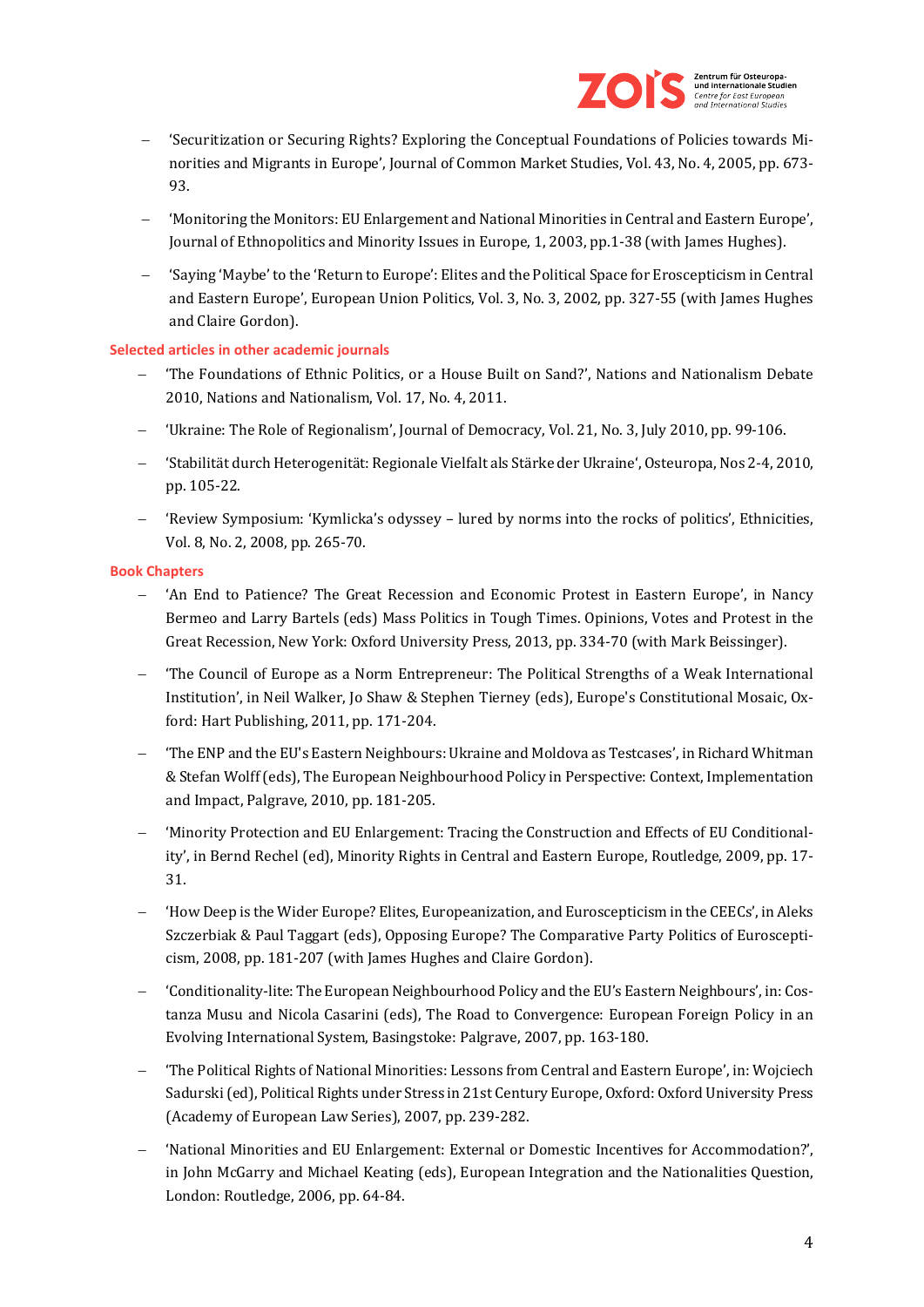

- − 'Sub-National Governance in Central and Eastern Europe: Between Transition and Enlargement', in Wojciech Sadurski et al. (eds), Spreading Democracy and the Rule of Law? The Impact of EU Enlargement on the Rule of Law, Democracy and Constitutionalism in Postcommunist Legal Orders, Springer, 2006, pp. 121-47 (with James Hughes and Claire Gordon).
- − 'Minority Rights and EU Enlargement: Normative Overstretch or Effective Conditionality', chapter in Gabriel von Toggenburg (ed), Minority Protection and the EU: The Way Forward, Budapest: LGI, Open Society Institute, 2004, pp. 61-84.
- − 'EU Enlargement, Europeanisation and the Dynamics of Regionalisation in the CEECs', in Michael Keating and James Hughes (eds), The Regional Challenge in Central and Eastern Europe: Territorial and European Integration, Brussels: Peter Lang, 2003, pp. 69-88 (with James Hughes and Claire Gordon).
- − 'Die Autonome Republik der Krim zwischen Einheitsstaat und Separatismus', in: Gerd Simon (ed.), Die neue Ukraine. Gesellschaft - Wirtschaft - Politik (1991-2001), Köln: Böhlau Verlag, 2002, pp. 127-47.
- − 'The EU Common Strategy on Ukraine: A Response to Ukraine's "pro-European choice"?', in Ann Lewis (ed.), The EU and Ukraine. Neighbours, Friends, Partners?, London: Federal Trust, 2002, pp. 213-21.

## **ZOiS publications**

- [Belarus at a crossroads: attitudes on social and political change,](https://www.zois-berlin.de/publikationen/belarus-at-a-crossroads-attitudes-on-social-and-political-change) ZOiS Report 3/2021 (with Nadja Douglas, Regina Elsner, Félix Krawatzek und Julia Langbein);
- − [Russland²: Russlandbilder in Ost-](https://www.zois-berlin.de/publikationen/russland2-russlandbilder-in-ost-und-westdeutschland) und Westdeutschland, ZOiS Report 5/2020;
- − [Attitudes and identities across the Donbas frontline: What has changed from 2016 to 2019?,](https://www.zois-berlin.de/publikationen/attitudes-and-identities-across-the-donbas-front-line-what-has-changed-from-2016-to-2019) ZOiS Report 3/2019 (with Alice Lackner);
- − [Public Perceptions in Flux: Identities, War, and Transnational Linkages in Ukraine,](https://www.zois-berlin.de/publikationen/public-perceptions-in-flux-identities-war-and-transnational-linkages-in-ukraine) ZOiS Report 4/2018 (with Alice Lackner);
- − [Youth in Russia: Outlook on Life and Political Attitudes,](https://www.zois-berlin.de/publikationen/youth-in-russia-outlook-on-life-and-political-attitudes) ZOiS Report 1/2018 (with Félix Krawatzek),
- − [Terra incognita: the public mood in Crimea,](https://www.zois-berlin.de/publikationen/terra-incognita-the-public-mood-in-crimea) ZOiS Report 3/2017;
- − The Donbas [Two parts, or still one? The experience of war](https://www.zois-berlin.de/publikationen/the-donbas-two-parts-or-still-one) through the eyes of the regional pop[ulation,](https://www.zois-berlin.de/publikationen/the-donbas-two-parts-or-still-one) ZOiS Report 2/2017;
- − [The Displaced Ukrainians: Who are they? And what do they think?,](https://www.zois-berlin.de/publikationen/the-displaced-ukrainians-who-are-they-and-what-do-they-think) ZOiS Report 1/2017;

## **Peer Reviewing and Book Reviews**

I regularly review project applications for the ESRC, the British Academy, the AHRC, the DFG, Volkswagen Foundation and similar bodies abroad (e.g. Austria, Ireland). I have reviewed articles and books for many different journals, including World Politics, Comparative Politics, Comparative Political Studies, East European Politics and Societies, Europe-Asia Studies, Post-Soviet Affairs, East European Politics, Slavic Review, Nations and Nationalism, Nationalities Papers, Journal of European Public Policy, Journal of Common Market Studies, Journal of Ethnic and Migration Studies etc.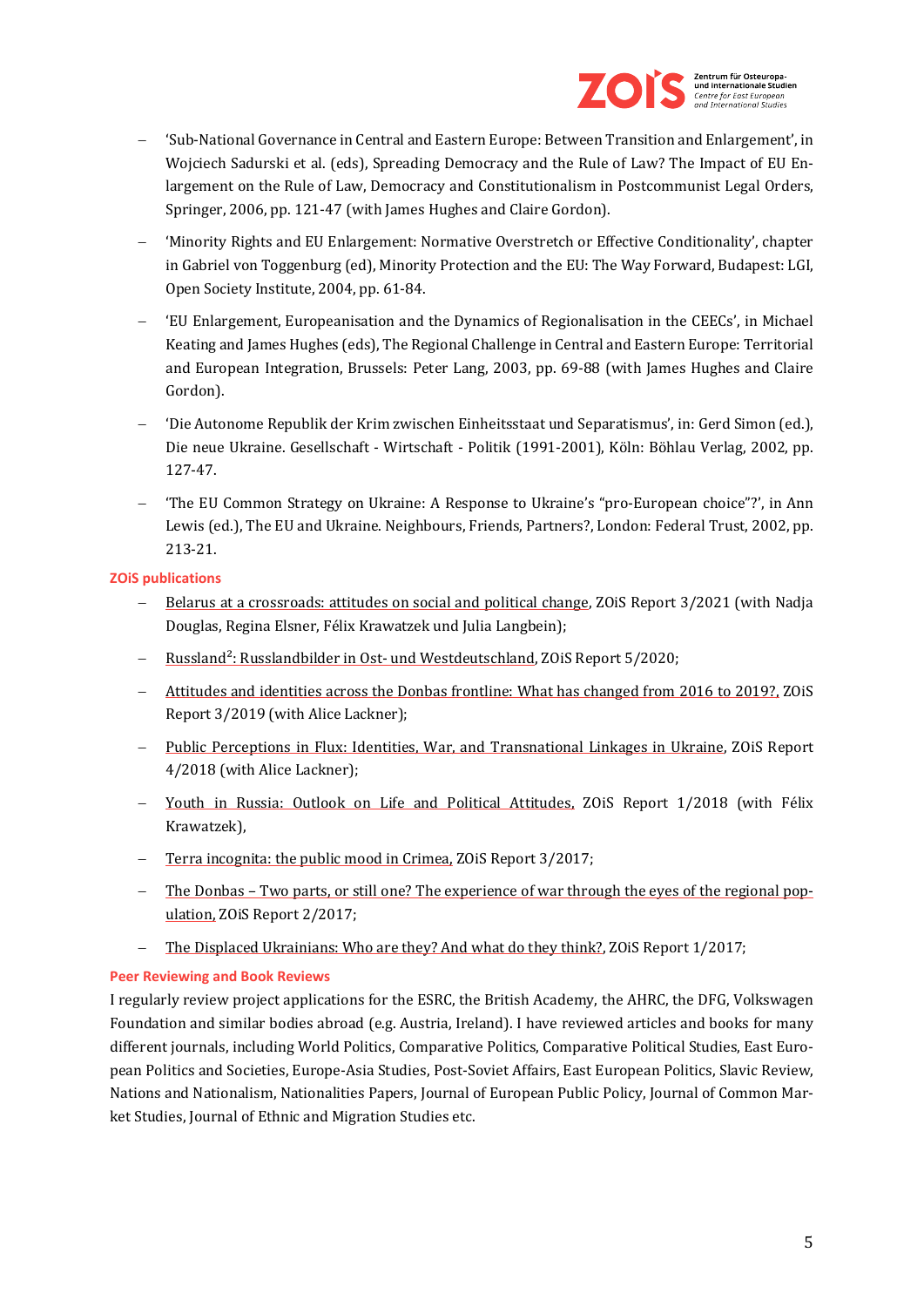

## **RESEARCH AWARDS**

| 2019-2026 | Cluster of Excellence, Free University of Berlin, et al.: 'The Contestations of the Lib-<br>eral Script' (SCRIPTS)                                                                                                                                                                                                    |
|-----------|-----------------------------------------------------------------------------------------------------------------------------------------------------------------------------------------------------------------------------------------------------------------------------------------------------------------------|
|           | One of the PIs and member of the research unit "Borders", incl. Post-Doc Project at<br>ZOIS (2020-2023) 'The Liberal Script in Ukraine's Contested Border Regions' (PI<br>together with Prof. Christian Volk; ca. EUR 280,000).                                                                                       |
| 2019-2021 | British Academy Grant (Programme: 'Tackling the UK's International Challenges<br>2019'): 'Identity and Borders in Flux: The Case of Ukraine'<br>Co-I, in cooperation with the University of Manchester and George Washington Uni-<br>versity. £50,000.                                                                |
| 2018-2021 | Open Research Area Grant: 'Determinants of "Mobilisation" at Home and Abroad:<br>Analysing the Micro-Foundations of Out-Migration & Mass Protest' (MOBILISE)<br>Lead-PI, cooperation with University of Manchester, University of Oxford, Free Uni-<br>versity Amsterdam, ENSAE University Saclay, ca. EUR 2 million. |
| 2015-2016 | John Fell Fund OUP Research Fund, Small Awards Scheme: 'Using new computer-<br>ised techniques for the social science analysis of historical texts: Building a data-<br>base of letters sent by German immigrants in the US (19th/20th centuries)'<br>$(E7,500)$ .                                                    |
| 2013-2016 | Large Leverhulme Trust Grant on 'Political Remittances: Understanding the Politi-<br>cal Impacts of Migration' (£200,000).                                                                                                                                                                                            |
| 2011-2014 | John Fell Fund OUP Research Fund, Small Awards Scheme: 'Drawing Inferences<br>from Migrant Voters to Migrants' (£7,000) (extended until 2014 due to maternity<br>leave).                                                                                                                                              |
| 2012      | ESRC Knowledge Transfer Award 'Linkage and Leverage: The External Actors in<br>Post-Soviet Conflicts' (£10,000) (Workshop held on 11 May 2012).                                                                                                                                                                       |
| 2010-2011 | John Fell Fund OUP Research Fund, Small Awards Scheme: 'Engaging with the<br>Homeland: A Survey of Ukrainian Migrants' (£5,700).                                                                                                                                                                                      |
| 2010-2012 | British Academy Small Grant: 'Understanding Political Voices from Abroad: Polish<br>Migrants in the UK' (£7,500).                                                                                                                                                                                                     |
| 2009-2010 | John Fell Fund OUP Research Fund, Small Awards Scheme: 'Migration and the Pol-<br>itics of Time: What is Temporary Migration? What are its Implications' (£7,500).                                                                                                                                                    |
| 2006-2008 | Partner in EU Framework Six project (Specific Targeted Project) 'Human and Mi-<br>nority Rights in the Life-Cycle of Ethnic Conflicts' (overall budget: EUR 1.186 mil-<br>lion).                                                                                                                                      |
| 2003-2005 | Leverhulme Trust Research Fellowship (£20,000): 'Minorities in the "New" Eu-<br>rope'.                                                                                                                                                                                                                                |
| 2002      | LSE STICERD Grant (£7,000).                                                                                                                                                                                                                                                                                           |
| 1999-2003 | One of three principal researchers on the ESRC project 'Elites and Regional and Lo-<br>cal Governance in Eastern Europe' (£160,000), ESRC Programme 'One Europe or<br>Several?'.                                                                                                                                      |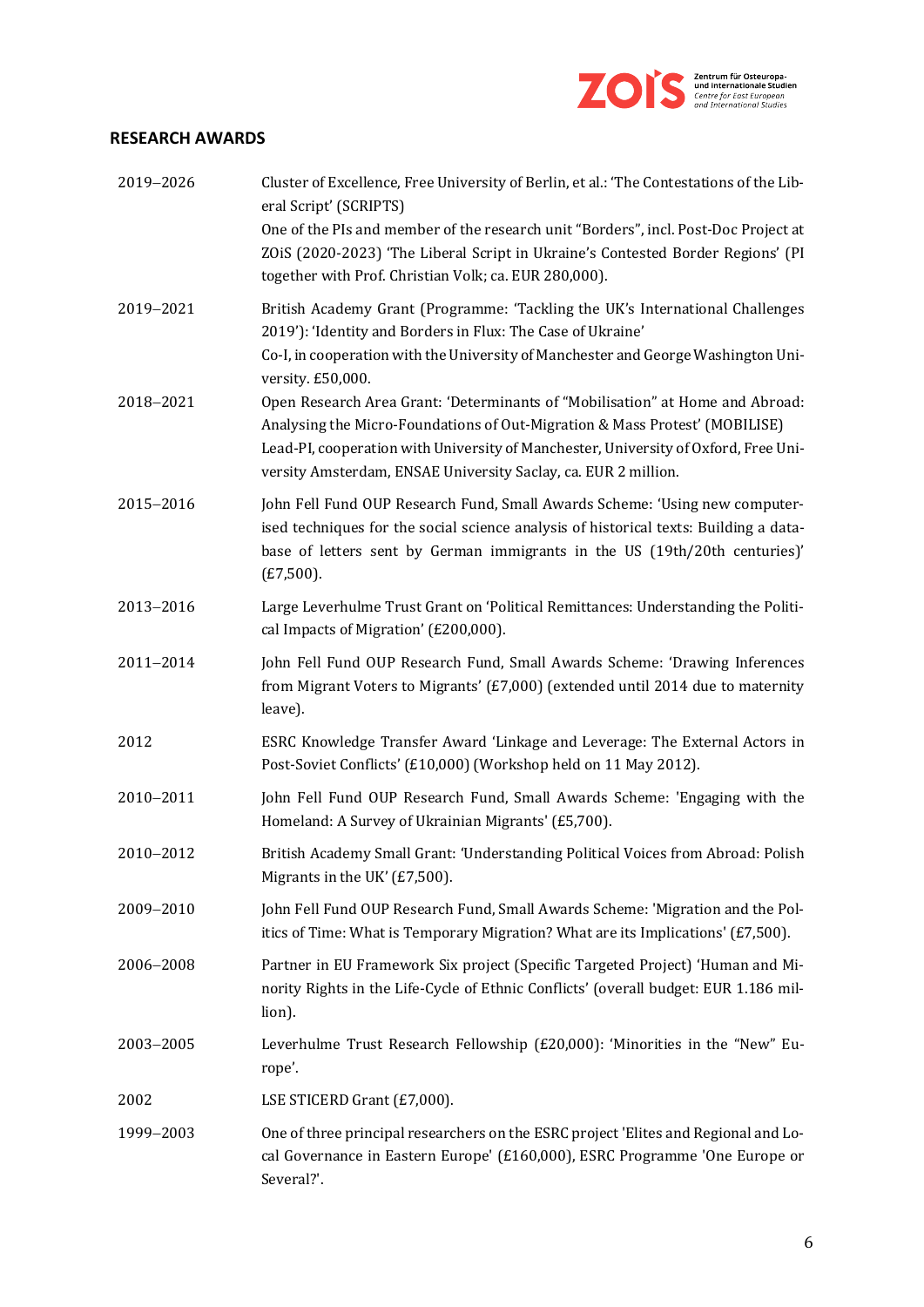

## **KNOWLEDGE EXCHANGE & OUTREACH**

I regularly write for the Carnegie Europe blog Strategic Europe and contribute to the research-based blogs Monkey Cage (Washington Post), The Conversation, ZOiS Spotlight, Global Voices etc.. I regularly contribute to podcasts, incl. Roundtable Osteuropa (ZOiS) and Foreign Times. I have written op-eds for a variety of media outlets, incl. The Guardian, Neue Zürcher Zeitung, taz, Der Hauptstadtbrief (Berliner Morgenpost). I am regularly being interviewed by German and international media, incl. Tagesschau, ARD/ZDF Morgen- /Mittagsmagazin, Deutschlandfunk, rbb, inforadio, Deutsche Welle, Frankfurter Allgemeine Zeitung, Die Zeit, Zeit Online, BBC, Monocle, CNN.

I regularly brief German policy-makers (German Federal Foreign Office, Chancellery, Bundestag) about policy-relevant research and participate in discussion groups on East European and foreign policy issues hosted by the political institutions or Berlin-based think-tanks. I also regularly take part in public events on Eastern Europe.

## **DOCTORAL SUPERVISION**

#### **Current**

- − Kostyantyn Fedorenko: From Molotov Cocktails to Farewell Parties: Causes of Emigration for Participants of the 2013-2014 "Euromaidan" Protests in Ukraine (BGSS/Humboldt-Universität zu Berlin/ZOiS; Co-supervision with Prof. Silvia von Steinsdorff)
- − Diana Bogishvili: Georgians in Germany: Transnational financial and social remittances and the transformation of social inequalities in Georgia (BGSS/Humboldt -Universität zu Berlin/ZOiS; Cosupervision with Prof. Magdalena Nowicka)

#### **Previous**

- − David Cashaback: Accommodating Multinationalism in Russia and Canada: A Comparative Study of Federal Design and Language in Tatarstan and Quebec (London School of Economics, Department of Government)
- − Cristina Parau: The Interplay between Domestic Politics and Europe: How Romanian Civil Society and Government Contested Europe Before EU Accession (London School of Economics, Department of Government)
- − Emelyne Cheney: The Impact of European Integration on Minority Nationalist Mobilisation in France (London School of Economics, European Institute)
- − Matthias Mayer: EU Liberalisation of Economic Migration Policies for Third-Country Nationals: The Case of Germany (London School of Economics, European Institute)
- − Olga Onuch: Revolutionary Moments, Revolutionary Movements: Comparing the Mechanisms behind Mass-Mobilisation in Argentina (2001-02) and in Ukraine (2004) (University of Oxford, Department of Politics and International Relations)
- − Danielle Granville: Diaspora Activism and the Politics of Genocide Recognition: The Holodomor Recognition Campaign and the Ukrainian Diaspora in North America and the UK (University of Oxford, Department of Politics and International Relations)
- − Nadiya Kravets: Domestic Sources of Ukraine's Foreign Policy: Examining Key Cases of Policy Towards Russia, 1991-2009 (University of Oxford, Department of Politics and International Relations; co-supervised with Dr. Alex Pravda)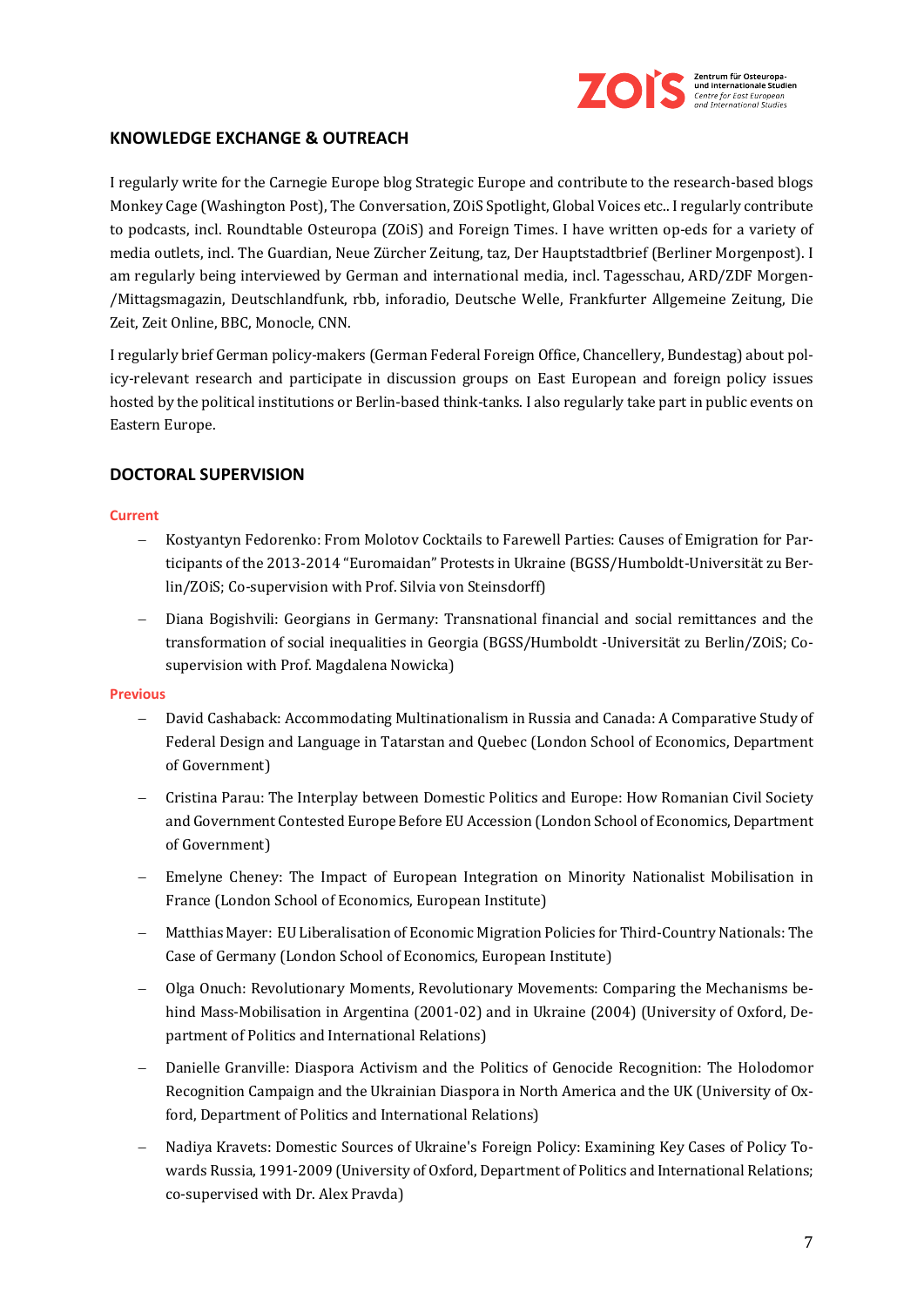

- − Michael Simecka: Exporting Post-Communist Experience: Intra-Regional Diffusion and Learning in Eastern Europe, 2003-2011 (University of Oxford, Department of Politics and International Relations)
- − Kristina Mikulova: Missionary Zeal of Recent Converts: Norms and Norm Entrepreneurs in the Foreign Policy of the Czech Republic, Poland and Slovakia, 1989-2011 (University of Oxford, Department of Politics and International Relations)
- − Felix Krawatzek: The Margins of Civil Society: Comparing Political Youth Movements in Times of Crisis (University of Oxford, Department of Politics and International Relations)
- − Rebecca Fradkin: Authoritarian Regimes and the Co-optation of Islam: Kazakhstan and Russia (University of Oxford, Department of Politics and International Relations)
- − Susan Divald: The Many Faces of Autonomy: Comparing Autonomy Claims in Romania and Slovakia (University of Oxford, DPIR)
- − Leandra Bias: Knowledge Transfer in Post-Communist Russia and Serbia: A Contestation of the Assumed Power Relations in Transnational Feminism (University of Oxford, DPIR; Co-supervision with Prof. Elizabeth Fraser)
- − Ann-Sophie Gast: The Eurasian Economic Union Cooperation among Autocracies? (Freie Uniersität Berlin, Politik- und Sozialwissenschaften, Co-supervision with Prof. Tanja Börzel)

## **LANGUAGES**

| German    | Native       |
|-----------|--------------|
| English   | Fluent       |
| Russian   | Good         |
| Ukrainian | Intermediate |
| French    | Intermediate |
| Italian   | Intermediate |

## **MEMBERSHIPS**

## **Professional Organisations**

American Political Science Association (APSA) (incl. Chair of the Committee awarding the Juan Linz Prize for the best dissertation in the field of 'Comparative Democratization' in 2008, Member of the Committee awarding the Best Book Award in European Politics and Society in 2010); Association for the Study of Nationalities (ASN); University Association for Contemporary European Studies (UACES), Deutsche Gesellschaft für Osteuropakunde (DGO)

## **Editorial Board Membership**

Editorial Board Member of Comparative Political Studies, Journal of European Public Policy, Nationalities Papers and the Soviet and Post-Soviet Politics and Society Series, ibidem press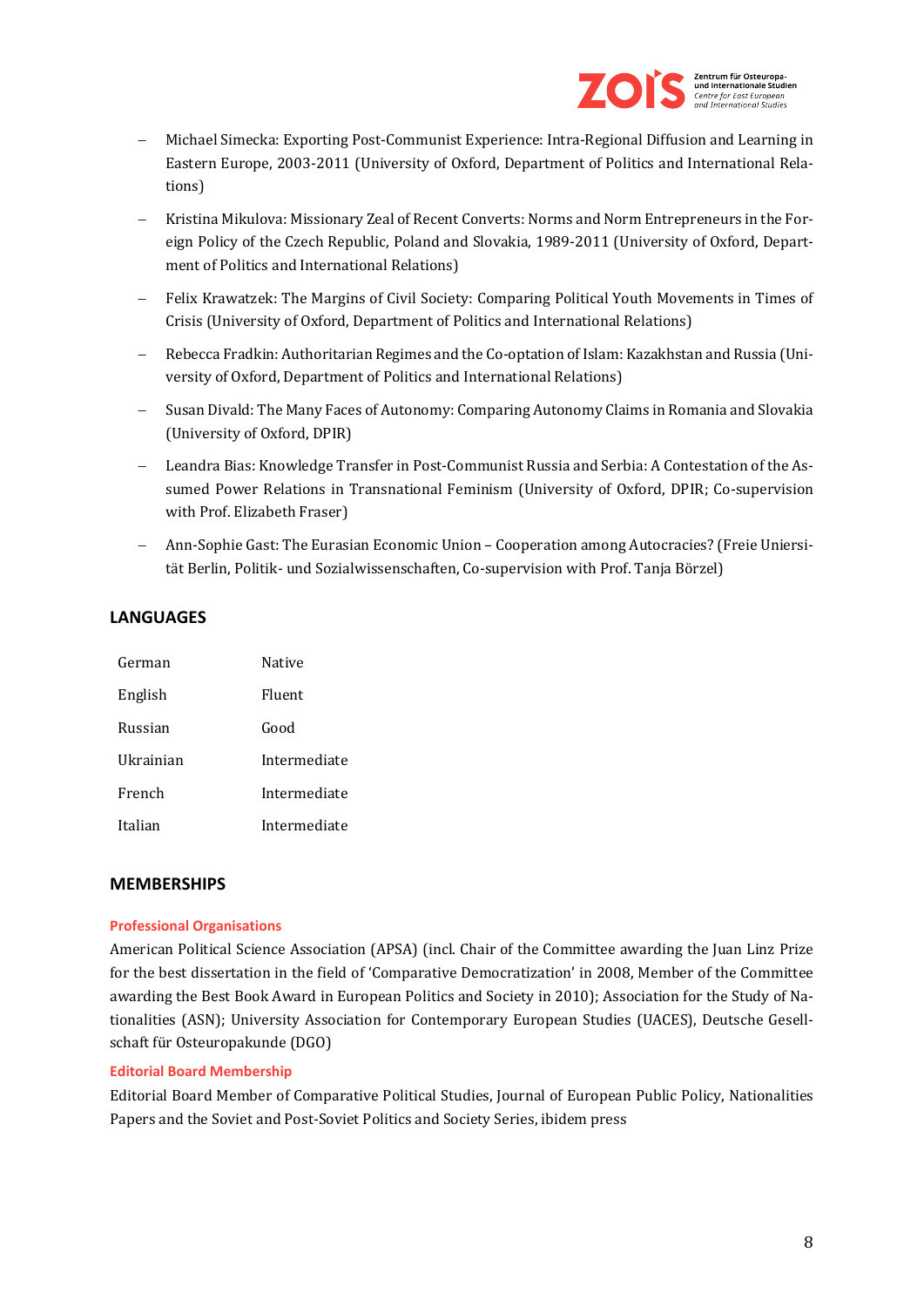

## **HONOURS AND SCHOLARSHIPS**

| 2009      | Teaching Excellence Award, University of Oxford                                                                                                                                                              |
|-----------|--------------------------------------------------------------------------------------------------------------------------------------------------------------------------------------------------------------|
| 2007      | Alexander Nove Prize (annual book prize of the British Association for Slavonic and<br>East European Studies) for The Crimea Question: Identity, Transition, and Conflict,<br>Harvard University Press 2007. |
| 1999      | LSE Robert McKenzie Prize for PhD dissertation                                                                                                                                                               |
| 1996-1999 | UK ESRC Studentship                                                                                                                                                                                          |
| 1996-1998 | LSE Graduate Studentship Award                                                                                                                                                                               |
| 1996-1998 | Ph.D. Scholarship, Studienstiftung des deutschen Volkes (German Academic                                                                                                                                     |
|           | Scholarship Foundation)                                                                                                                                                                                      |
| 1991-1995 | Full Scholarship by the Studienstiftung des deutschen Volkes (German Academic                                                                                                                                |
|           | Scholarship Foundation)                                                                                                                                                                                      |

# **ADVISORY BOARDS, CONSULTANCY AND THINK TANKS**

| <b>Since 2021</b> | Member of the Working Group Zukunftszentrum für Deutsche Einheit und Europä-<br>ische Transformation, Federal Ministry of the Interior                                                                                                                                          |
|-------------------|---------------------------------------------------------------------------------------------------------------------------------------------------------------------------------------------------------------------------------------------------------------------------------|
| <b>Since 2021</b> | Member of the Advisory Board of Stiftung Berliner Mauer                                                                                                                                                                                                                         |
| <b>Since 2020</b> | Member of the Advisory Board of Ukrainian Research in Switzerland (URIS)                                                                                                                                                                                                        |
| <b>Since 2019</b> | Member of the Board of Deutsche Gesellschaft für Osteuropakunde (DGO) (elected<br>by the members of the Association)                                                                                                                                                            |
| <b>Since 2019</b> | Member of the Academic Advisory Board of the Institute for European Politics<br>(IEP), Berlin                                                                                                                                                                                   |
| <b>Since 2019</b> | Member, Förderverein Gedenkstätte Berliner Mauer                                                                                                                                                                                                                                |
| <b>Since 2018</b> | Member of the Advisory Board of the FES Regional Office for Cooperation and Peace<br>in Europe, Vienna (ROCPE)                                                                                                                                                                  |
| <b>Since 2018</b> | Member in the Advisory Board of the Center for Eastern European Studies (CEES)<br>at the University of Zürich                                                                                                                                                                   |
| <b>Since 2018</b> | Member of the Academic Advisory Board of the Project Comprehensive Capacity-<br>Building in the Eastern Neighbourhood and Central Asia (COMPASS): research in-<br>tegration, impact governance and sustainable communities, funded by the Global<br>Challenges Research Fund UK |
| <b>Since 2017</b> | Chair of Scientific Advisory Board, LeibnizScienceCampus Eastern Europe - Global<br>Area (EEGA)                                                                                                                                                                                 |
| <b>Since 2010</b> | Member of the International Advisory Council of the European Centre for Minority<br>Issues (ECMI)                                                                                                                                                                               |